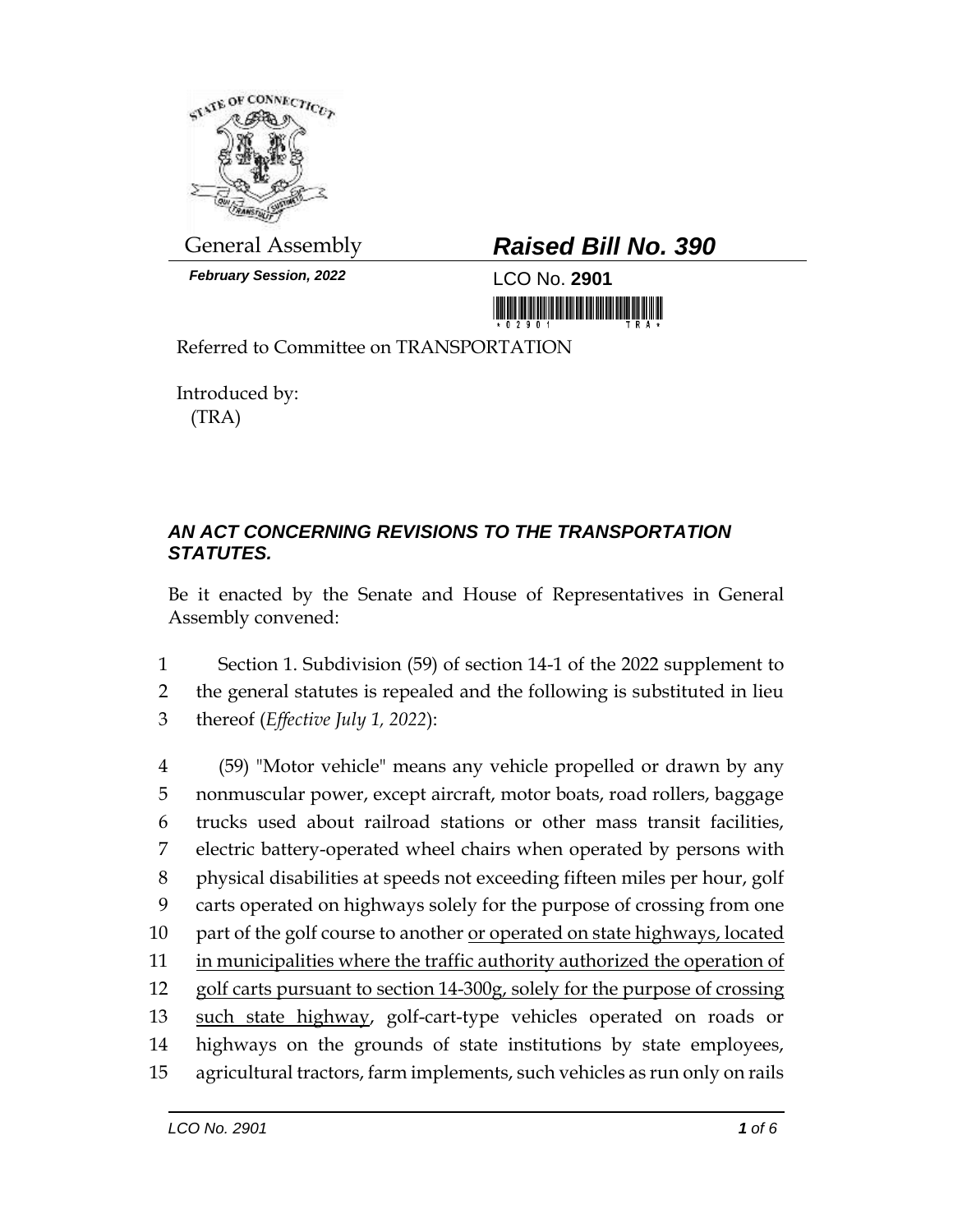or tracks, self-propelled snow plows, snow blowers and lawn mowers, when used for the purposes for which they were designed and operated at speeds not exceeding four miles per hour, whether or not the operator rides on or walks behind such equipment, motor-driven cycles, as defined in section 14-286, special mobile equipment, as defined in section 14-165, mini-motorcycles, as defined in section 14-289j, electric bicycles, electric foot scooters and any other vehicle not suitable for operation on a highway;

 Sec. 2. (NEW) (*Effective October 1, 2022*) (a) As used in this section, (1) "high occupancy vehicle lane" means a traffic lane reserved for the exclusive use of vehicles with an operator and one or more passengers, (2) "blood transport vehicle" means a motor vehicle owned by a nonprofit general blood banking operation or nonprofit blood collection facility licensed by the state that transports human blood and blood products between collection points and hospitals or storage centers, (3) "emergency response vehicle" means a motor vehicle owned by a nonprofit general blood banking operation that provides disaster relief services, and (4) "human blood and blood products" has the same meaning as provided in section 22a-209b of the general statutes.

 (b) The Office of the State Traffic Administration may designate lanes on any state highway as a high occupancy vehicle lane and erect or cause to be erected signs identifying any such high occupancy vehicle lane. The office shall permit the operator of a blood transport vehicle or an emergency response vehicle to use any such high occupancy vehicle lane, regardless of the number of passengers in such vehicle, provided the operator (1) displays the logo or emblem of the nonprofit general blood banking operation or nonprofit blood collection facility, as the case may be, on each side of such vehicle, and (2) displays a removable decal or sign on three sides of such vehicle at all times when the blood transport vehicle is engaged in the transport of human blood and blood products between collection points and hospitals or storage centers or when the emergency response vehicle is engaged in disaster relief services.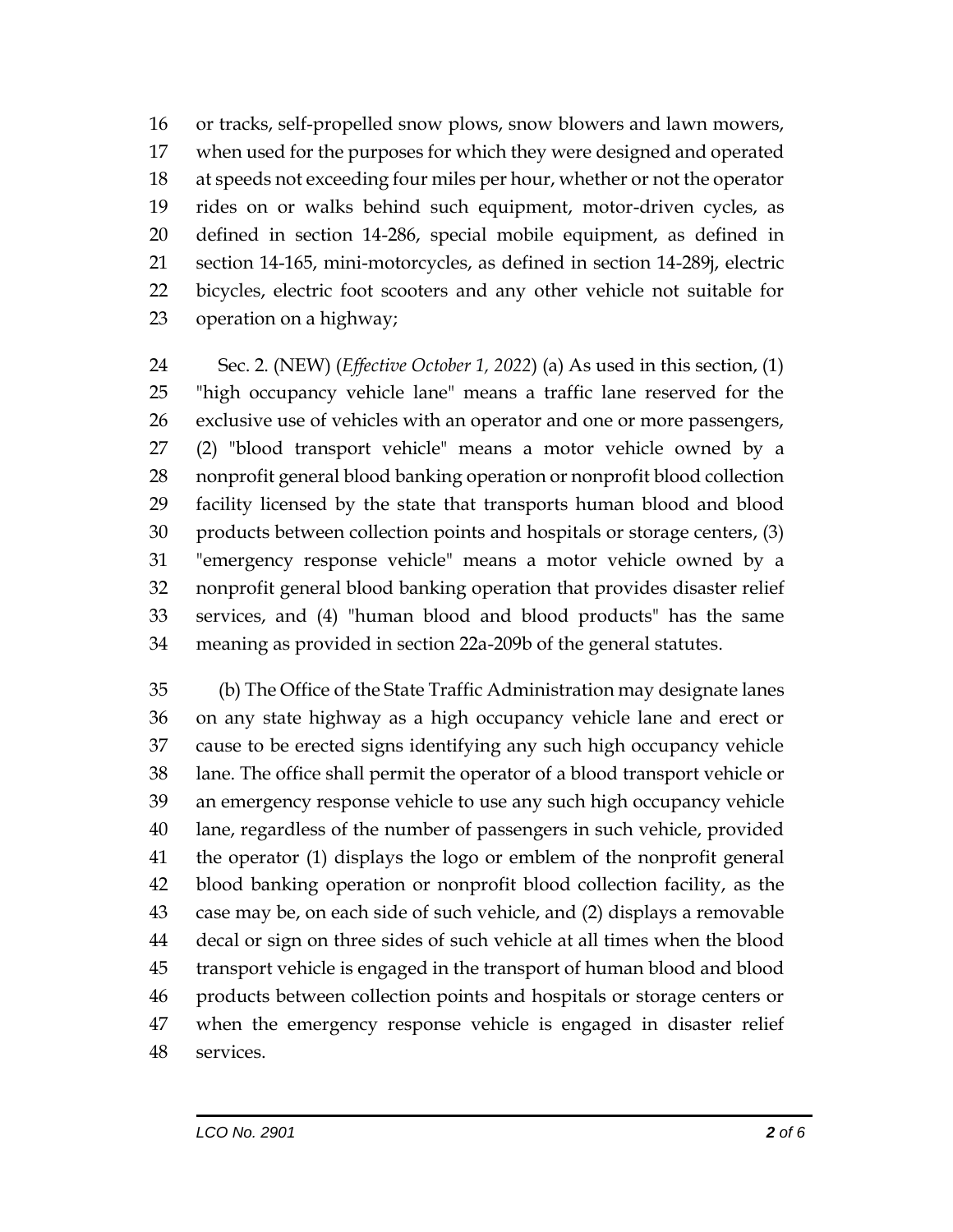(c) The Office of the State Traffic Administration may adopt regulations, in accordance with the provisions of chapter 54 of the general statutes, to implement the provisions of this section.

 Sec. 3. Section 14-12 of the 2022 supplement to the general statutes is amended by adding subsection (m) as follows (*Effective October 1, 2022*):

 (NEW) (m) The commissioner shall, upon request, issue a person who registers or has registered a blood transport vehicle or emergency response vehicle, as such terms are defined in section 2 of this act, three removable decals or signs to be used by such person when operating the blood transport vehicle or emergency response vehicle in a high occupancy vehicle lane designated by the Office of the State Traffic Administration pursuant to section 2 of this act.

 Sec. 4. (*Effective from passage*) Not later than January 1, 2024, the Commissioner of Transportation shall complete the installation of wrong-way signs, as described in subdivision (13) of subsection (a) of section 40 of public act 20-1, on exit ramps from interstate highways that are prone to motor vehicle accidents.

 Sec. 5. Section 13a-98n of the general statutes is repealed and the following is substituted in lieu thereof (*Effective July 1, 2022*):

 (a) The Commissioner of Transportation shall establish a local transportation capital program to provide state funding, in lieu of specific federal funding available, to any municipality or local planning agency for transportation improvements to any state or locally 72 maintained roadway or facility that is deemed eligible for funding under the federal surface transportation **[**urban program funding**]** block grant program or its successor program.

 (b) The commissioner may request the authorization of special tax obligation bonds of the state to establish such state funding. In the absence of state funding in any year, specific and eligible federal transportation funding shall remain available. Such bonds shall mature at such time or times not exceeding twenty years from their respective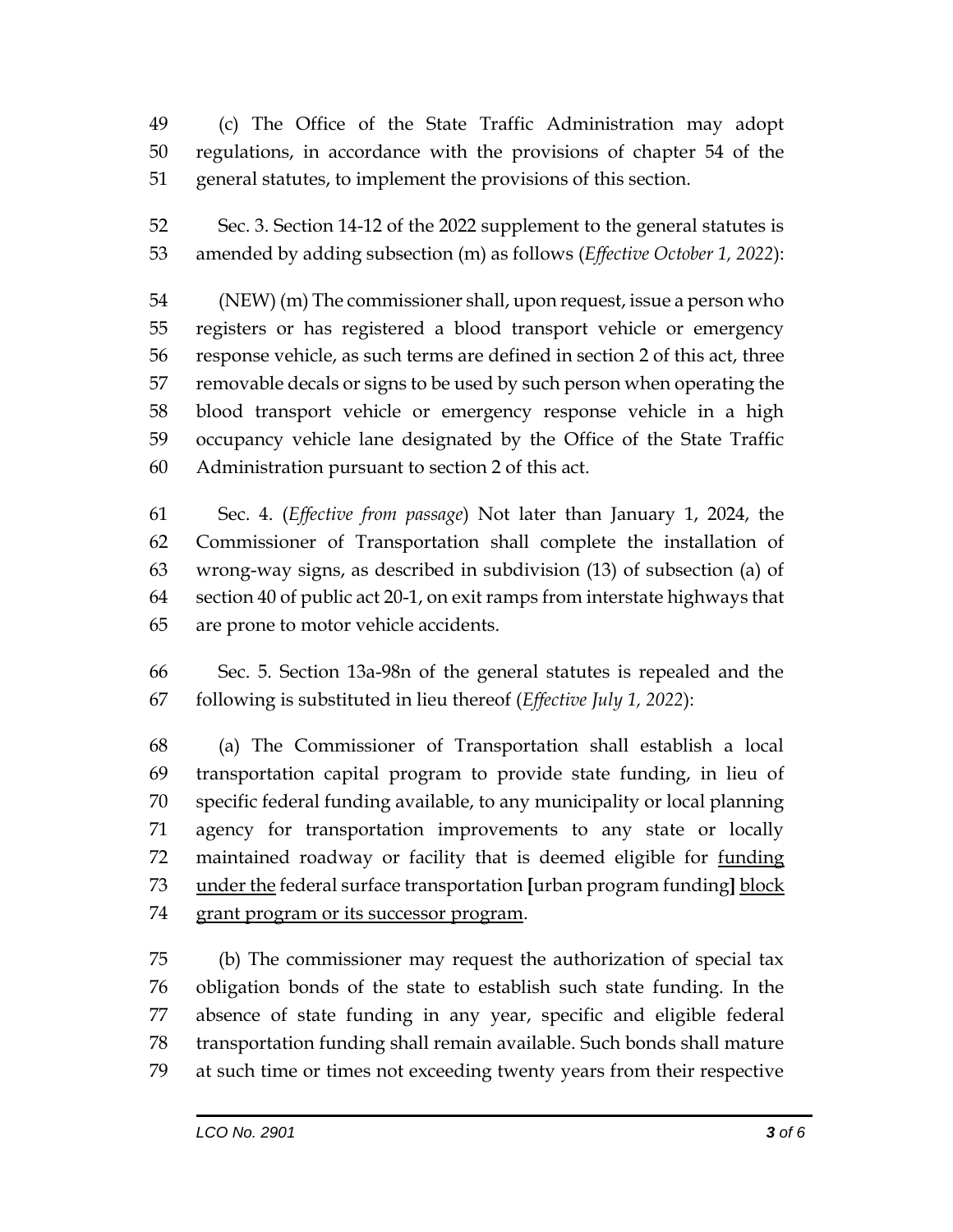dates as may be provided in or pursuant to the resolution or resolutions of the State Bond Commission authorizing such bonds.

 (c) The Department of Transportation shall accept applications for such state funding from any eligible recipient, based on project priorities, through the appropriate regional council of governments. Any such state funding shall be provided to the recipient through guidelines developed by the **[**Department of Transportation**]** department. The department may delegate to the appropriate regional council of governments, pursuant to a written agreement, the authority to develop and implement one or more transportation improvements. Development and implementation of transportation improvements under this subsection may include, but need not be limited to, designing, acquiring rights-of-way and constructing.

 (d) Any transportation improvement funded pursuant to the program established in this section **[**will**]** shall have a service life of approximately twenty years.

 (e) Notwithstanding any other provision of the general statutes, this program, when transportation improvements are on a locally owned roadway or facility, shall not be deemed to be a proposed state action, activity or critical activity for the purposes of sections 25-68b to 25-68h, inclusive.

 Sec. 6. Subdivision (8) of subsection (b) of section 13b-74 of the general statutes is repealed and the following is substituted in lieu thereof (*Effective July 1, 2022*):

 (8) Payment of funds to any municipality or **[**local planning agency**]** 105 regional council of governments for transportation improvements pursuant to section 13a-98n, as amended by this act.

- Sec. 7. Section 13a-175a of the general statutes is repealed and the following is substituted in lieu thereof (*Effective July 1, 2022*):
- (a) **[**For**]** Except as provided in subsection (b) of this section, for each fiscal year there shall be allocated twelve million five hundred thousand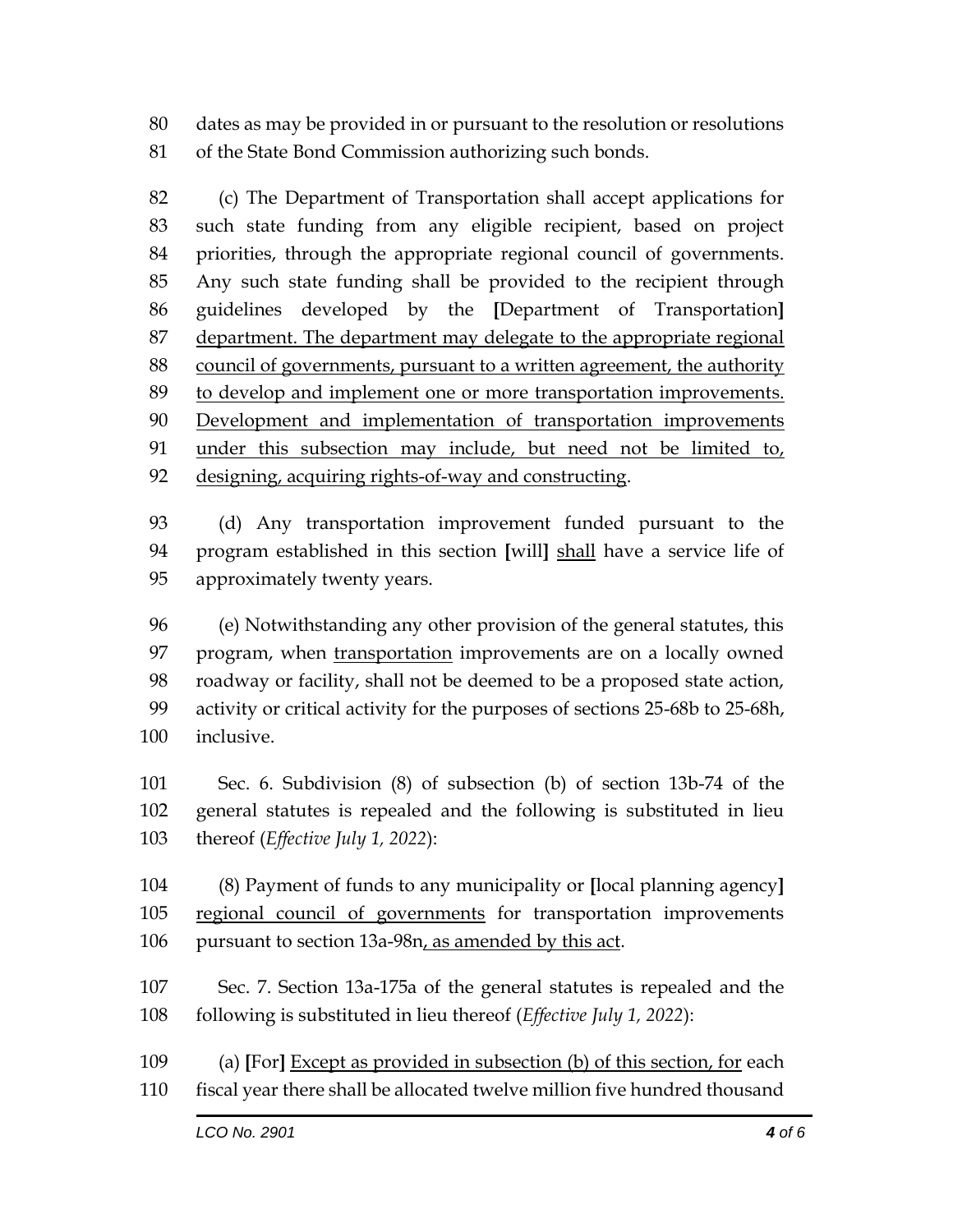dollars out of the funds appropriated to the Department of Transportation, or from any other source, not otherwise prohibited by law, to be used by the towns for construction, reconstruction, improvement or maintenance of highways, sections of highways, bridges or structures incidental to highways and bridges or the improvement thereof, including the plowing of snow, the sanding of icy pavements, the trimming and removal of trees, the installation, replacement and maintenance of traffic signs, signals and markings, **[**and**]** for traffic control and vehicular safety programs, traffic and parking planning and administration, and other purposes and programs related to highways, traffic and parking, **[**and**]** for the purposes of providing and operating essential public transportation services and related facilities, and for the purposes of engineering studies and planning services related to efforts regarding flood mitigation and municipal stormwater planning.

 (b) **[**Notwithstanding the provisions of subsection (a) of this section, the**]** The Secretary of the Office of Policy and Management, in the secretary's discretion, may approve the use of funds by a town for purposes other than those enumerated in **[**said**]** subsection (a) of this section.

 Sec. 8. (*Effective from passage*) The Commissioner of Transportation shall complete the rail improvements on the Hartford line in accordance with the five-year transportation capital plan for the state.

 Sec. 9. (*Effective from passage*) (a) As used in this section, "microtransit" means transportation by a multipassenger vehicle that uses a digital network or software application service to offer fixed or dynamically allocated routes and schedules in response to individual or aggregate consumer demand.

 (b) The Commissioner of Transportation shall establish a pilot program to test microtransit services in the state. The commissioner may enter into agreements with third parties to provide such services.

(c) Not later than January 1, 2025, the commissioner shall submit a